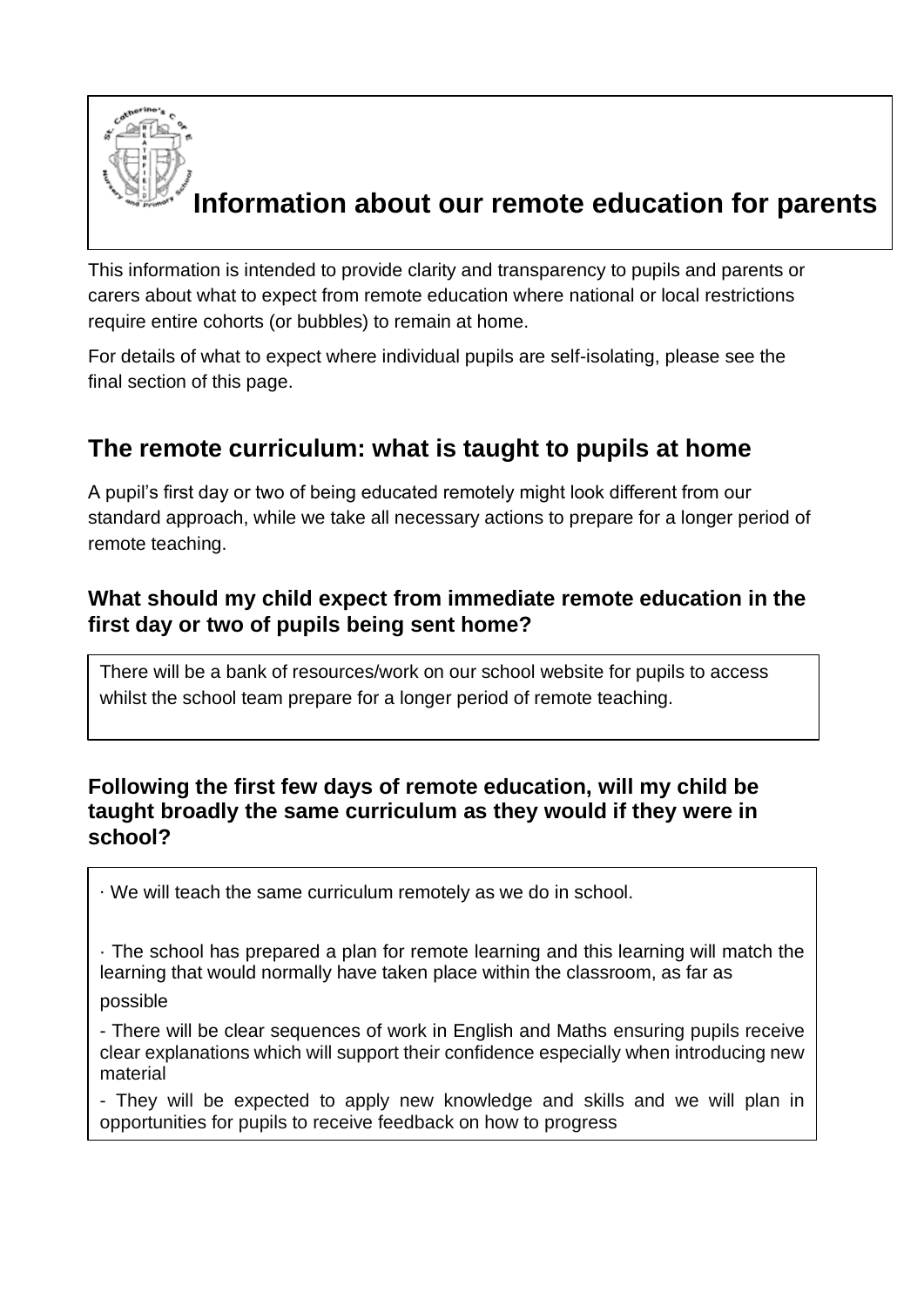# **Remote teaching and study time each day**

#### **How long can I expect work set by the school to take my child each day?**

We expect that remote education (including remote teaching and independent work) will take pupils broadly the following number of hours each day:

| Key Stage 1 | 3 hours on average across the cohort,<br>less for younger children |
|-------------|--------------------------------------------------------------------|
| Key Stage 2 | 4 hours                                                            |

### **Accessing remote education**

#### **How will my child access any online remote education you are providing?**

Tapestry will be used in R/1 Sparks class

Google classroom will be the accessible for the remaining classes.

#### **If my child does not have digital or online access at home, how will you support them to access remote education?**

We recognise that some pupils may not have suitable online access at home. We take the following approaches to support those pupils to access remote education: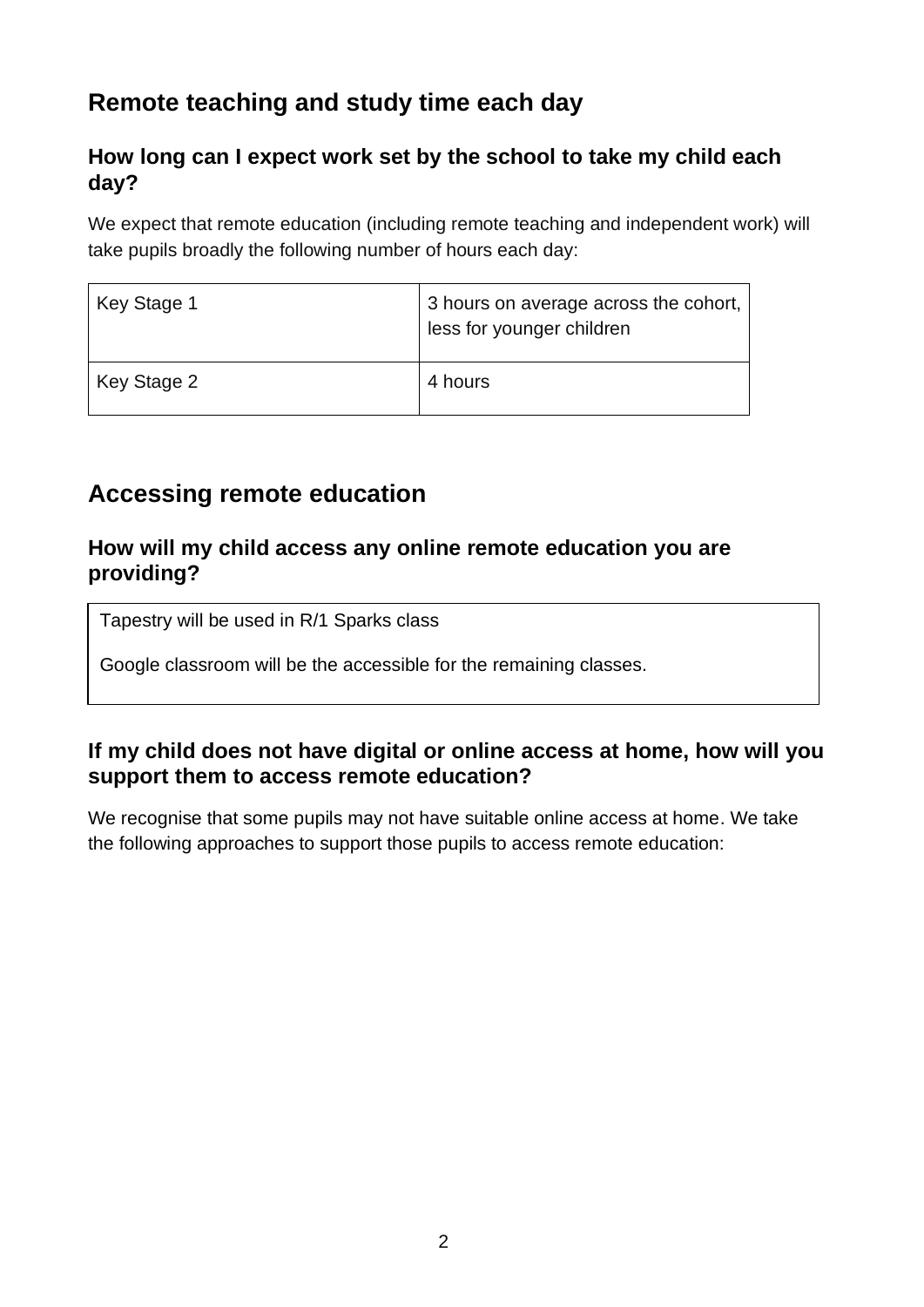· We are aware that not all families will be able to access learning materials online, either via a tablet or computer.

· If you are unable to access materials online or have no internet, please notify the school as soon as possible by sending an email to head@stcatherines-heathfield.devon.sch.uk so we can find a way we can support you.

- We can distribute school-owned laptops accompanied by a user agreement or contract.

- Access is also possible through large-screen smartphones.

- Additionally, textbooks can be used at home to provide a structure to learning, supplemented with other forms of communication to keep pupils on track or answer questions about work. Some learning packs have been sent home.

- Where mobile phones are being used by pupils to access content (and where pupils are having to rely on mobile phone connectivity) there may be limits to the amount of data they can access without incurring significant expense. We can offer support with this so please contact us.

#### **How will my child be taught remotely?**

We use a combination of the following approaches to teach pupils remotely:

- · live teaching (online lessons)
- · recorded teaching (e.g. Oak National Academy lessons, White Rose maths, video/audio recordings made by teachers)
- · printed paper packs produced by teachers (e.g. workbooks, worksheets)
- · commercially available websites supporting the teaching of specific subjects or areas, including video clips or sequences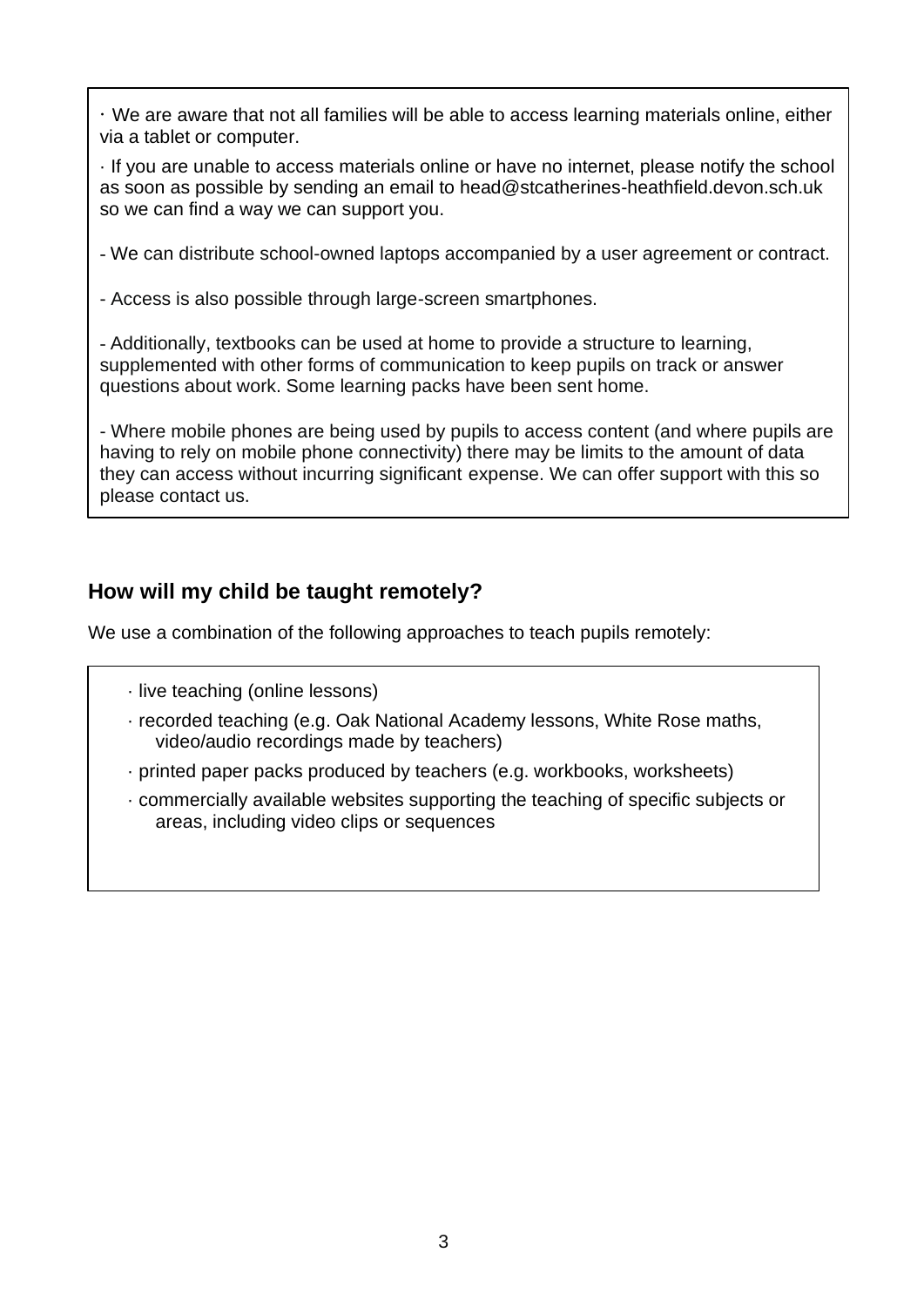# **Engagement and feedback**

#### **What are your expectations for my child's engagement and the support that we as parents and carers should provide at home?**

- · There will be an expectation that your child accesses as much of the remote learning each day as possible.
- · We are replicating what your child would normally be completing in a class context at school and do not wish them to fall behind in their learning.
- · We will be monitoring the attendance at the morning Google Meets and will call parents to offer our support if needed
- · The expectation is that your child is part of online sessions to support them with key teaching points

#### **How will you check whether my child is engaging with their work and how will I be informed if there are concerns?**

- Teachers will be monitoring and supporting remote learning throughout the school day
- They will keep a daily register and offer support to those families who need it
- Weekly phone calls to our families will enable us to touch base with you and answer any of your questions or concerns

#### **How will you assess my child's work and progress?**

Feedback can take many forms and may not always mean extensive written comments for individual children. For example, whole-class feedback or quizzes marked automatically via digital platforms are also valid and effective methods, amongst many